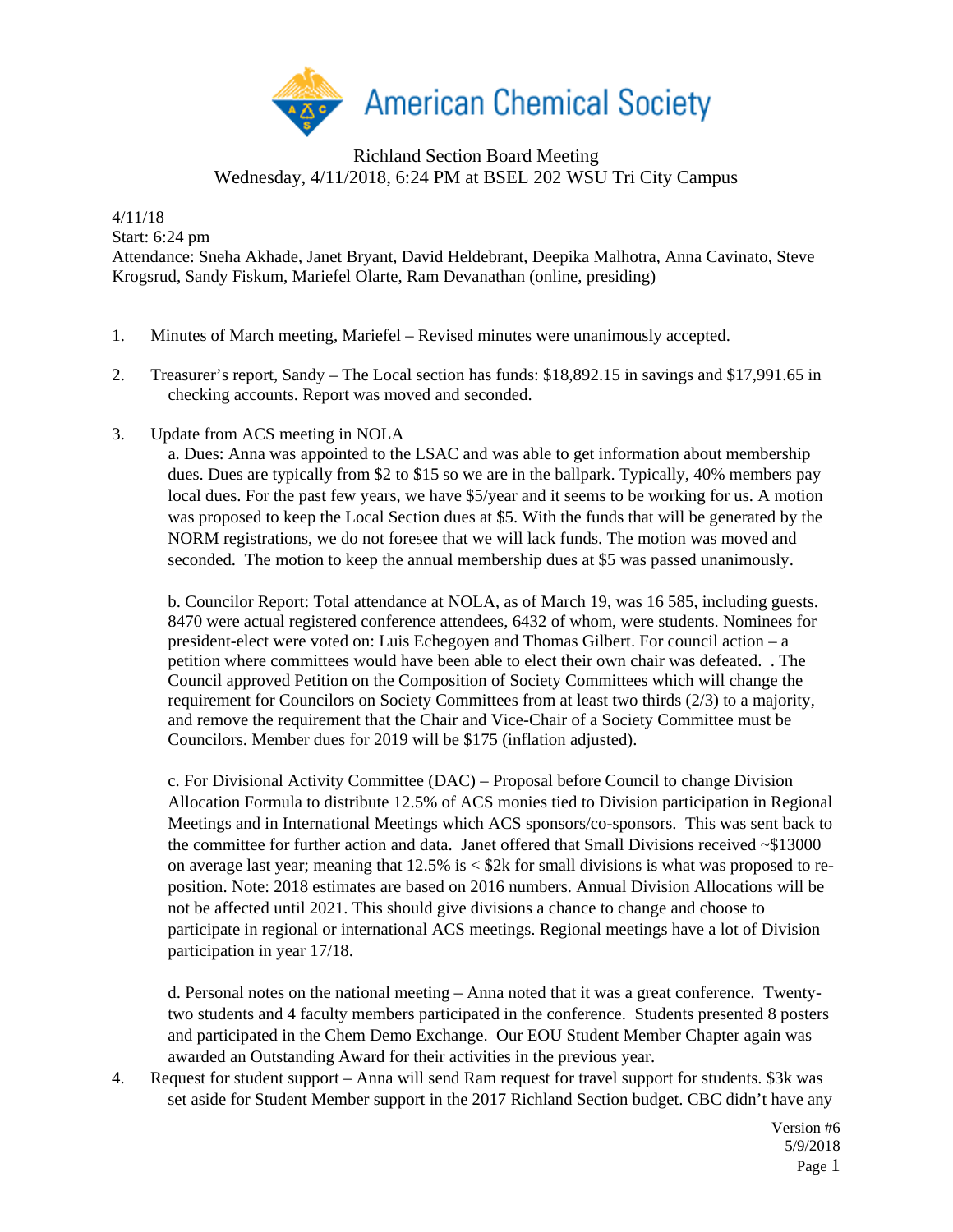

Richland Section Board Meeting Wednesday, 4/11/2018, 6:24 PM at BSEL 202 WSU Tri City Campus request last year or this year. Moved and seconded that Eastern Oregon University students get \$2.5k as support for spring ACS. About \$20267 was spent by the 22 students.

- 5. Newsletter update Steve said that there is a planned newsletter for mid May. He is soliciting input and content. One is the Local Section WCC meeting (with pictures). NORM 2018 needs to be advertised in the newsletter. Ram suggested to get the advertisement out by the  $1<sup>st</sup>$  week of June, Steve thinks it is possible by end of May. The website has not been updated for a while; only incremental updates are routinely made. Dennis Wester and Dave Merrill and Exectuive Committee members will be asked to look at our website and other sections' and then offer suggestions to Ram by the end of April. Matt Monroe prefers something easily maintained. Another option is to hire the NORM website developer to do some site overhaul, making it easy for someone else (like Matt) to maintain. Noted that ACS is moving from webs.com and will select a different web platform in a year or so. We have to explore options, leverage social media, highlight activities with NORM 2018. Resources are available from CPRC. All NORM outreach is communicated by Steve and Janet with ACS Communications and Marketing.
- 6. Activity update Dave noted that picnic with AIChE is being coordinated with Abhi. We also need to start thinking about the Geezer Fest event especially with the liability requirements and insurance required by WSU. We need to find a good theme and venue for GeezerFest. One of our members will be recognized for 70 years of ACS membership.
- 7. Earth Day Sneha mentioned that we got the free CCED goods for the Celebration of Science event at the John Dam plaza on April  $21^{st}$  (April  $22^{nd}$  is Earth Day). For the swag, we spent \$147 half for Anna and half for other events. Shirmir will collect the little items and booklets. Chemists Celebrate Earth Week: 2 boxes in English and 2 boxes in Spanish. We have 'Celebration of science' pamphlets to advertise NORM 2018. Steve has ~100 pens. Celebration of Science will have 3 blocks of time: 10:30-12:30 1:30-3:30 pm. It was asked if there are other volunteers for the April 26th Take Your Son and Daughter to Workday to staff an ACS booth. Shelby Kadinger is the PNNL POC. Need to respond to Sneha, if interested. 1:30 -3:30 pm is available. About 500- 600 kids participate. They are not allowed in labs anymore so there might be less participation. La Grande also has Earth Day celebration scheduled on April 21<sup>st</sup>. There will be an Arts for All event and a science table, with 500 children expected. Focus is on marine chemistry, in parallel with the annual ACS theme. This Friday, April  $13<sup>th</sup>$ , they will do Marine chemistry, with about 75 students, and will perform magic tricks. The chemistry magic tricks were also performed for senior folks. There are about 4-5 activities for Earth Day, similar to last year's.
- 8. NORM 2018 update NORM 2018 preparations are going well. There is an ongoing plan for an interactive demo by the EOU Student Members on making nitrogen ice cream, SCC breakfast, WCC luncheon, and YCC Badger Mountain hike are all shaping up for the meeting; registrations being taken for workshops, career counseling sessions, and all events via the NORM 2018 registration form. Current update on program: 334 abstracts with 250 oral abstracts.
- 9. Quick updates Dave gave an update on Lewis and Clark mystery powder challenge science, where students learned the scientific method. They made the elephant tooth paste, had 18 volunteers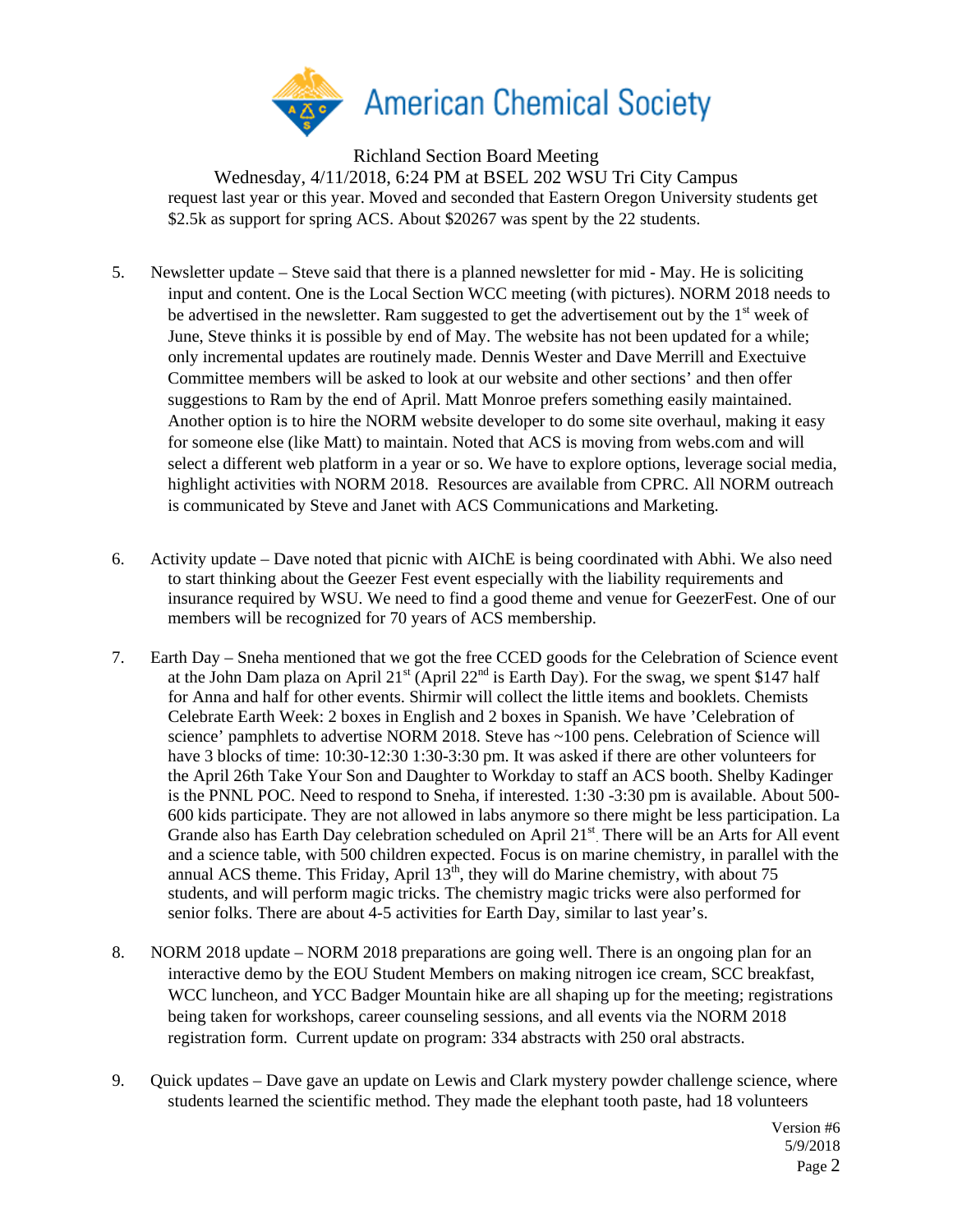

Richland Section Board Meeting

Wednesday, 4/11/2018, 6:24 PM at BSEL 202 WSU Tri City Campus with high school participation. Sheryl Antonio helped. On the Mid-Columbia science fair, we had a very strong contingent of judges. We gave \$325 in sponsorship, \$100 for prize money and provided Chemistry judges with coffee and pastries to recognize their volunteerism. We had 12 judges for Chemistry and ACS members were possibly the largest cohort among overall science fair judges.

Meeting adjourned: 6:59 pm.